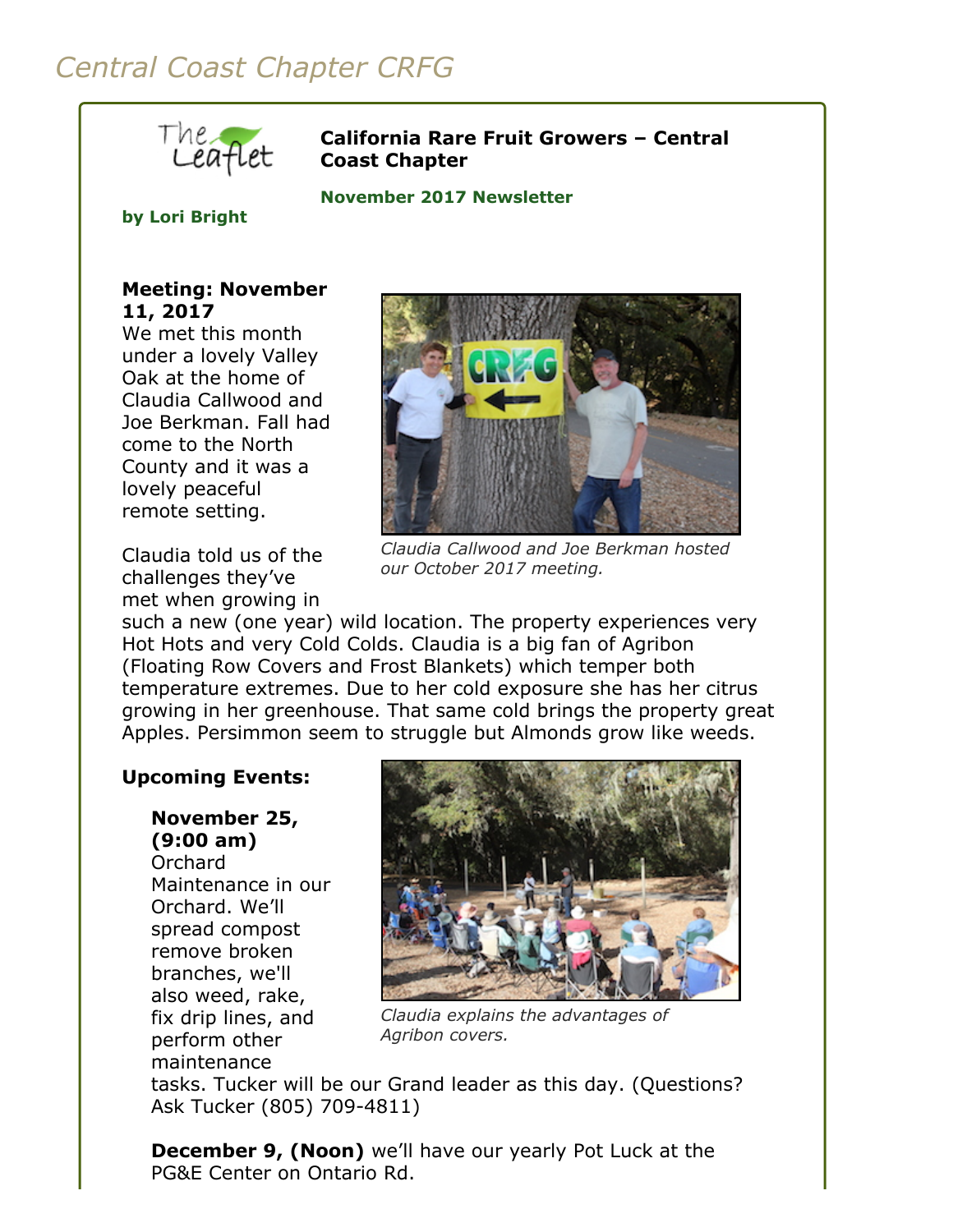**January 13** is the date for our regular meeting to be held at the Crops Science Building. We will have the indefatigable Tom Spellman from Dave Wilson Nurseries there to talk Pruning Backyard Fruit Trees.

**February 17**, (The Third Saturday this Month) We will put on our [Fabulous Scion Exchange and grafting party!](http://www.crfg-central.org/scionExchange.html) Woo Hoo! Don't forget to keep saving those bags for rootstock. Nell will collect them all.

#### **Welcome Ron Ludekens!**

Ron comes to us all the way from L. E. Cooke in Visalia. L. E. Cooke is a premier grower of Bare-Root Fruit Trees, Berries and select



*Ron tells the audience about cutting cans with these snips.*

Ornamentals. Ron told us of their humble beginnings. His grandmother being their first Fruit Tree enthusiast back in 1944. Ron's grandfather drove up to Oregon and back to acquire their first fruit trees for sale and propagation. Back in those days they were all B & B. (Balled and Burlapped) a common practice still in Northerly States. All trees are sold from L. E. Cooke Bare-Root now. They sell internationally and focus on Backyard Trees that do well in Cold as well as temped climates. Their selection of trees are chosen by Flavor, not Ship-ability. Their trees are shipped bare-root and dormant. This means the trees need very little water. Roots should be kept moist until planted. (ie in a plastic bag with a bit of moist mulch, or wrapped in wet burlap etc.) DO plant them as soon as you are able. If you must hold onto the tree for a period of time you can "Heel-them- in". This is a temporary way to keep the roots moist, but not wet. You can "Heel- in" the tree roots into a variety of mediums. Some people use sand, sawdust, or any friable organic matter that will allow you to easily remove the trees once you are ready for planting. Plant the trees at the same depths as they were originally. (You can tell by the soil line on the trunk) Once planted they should be watered-in, but until the trees show some growth, Ron